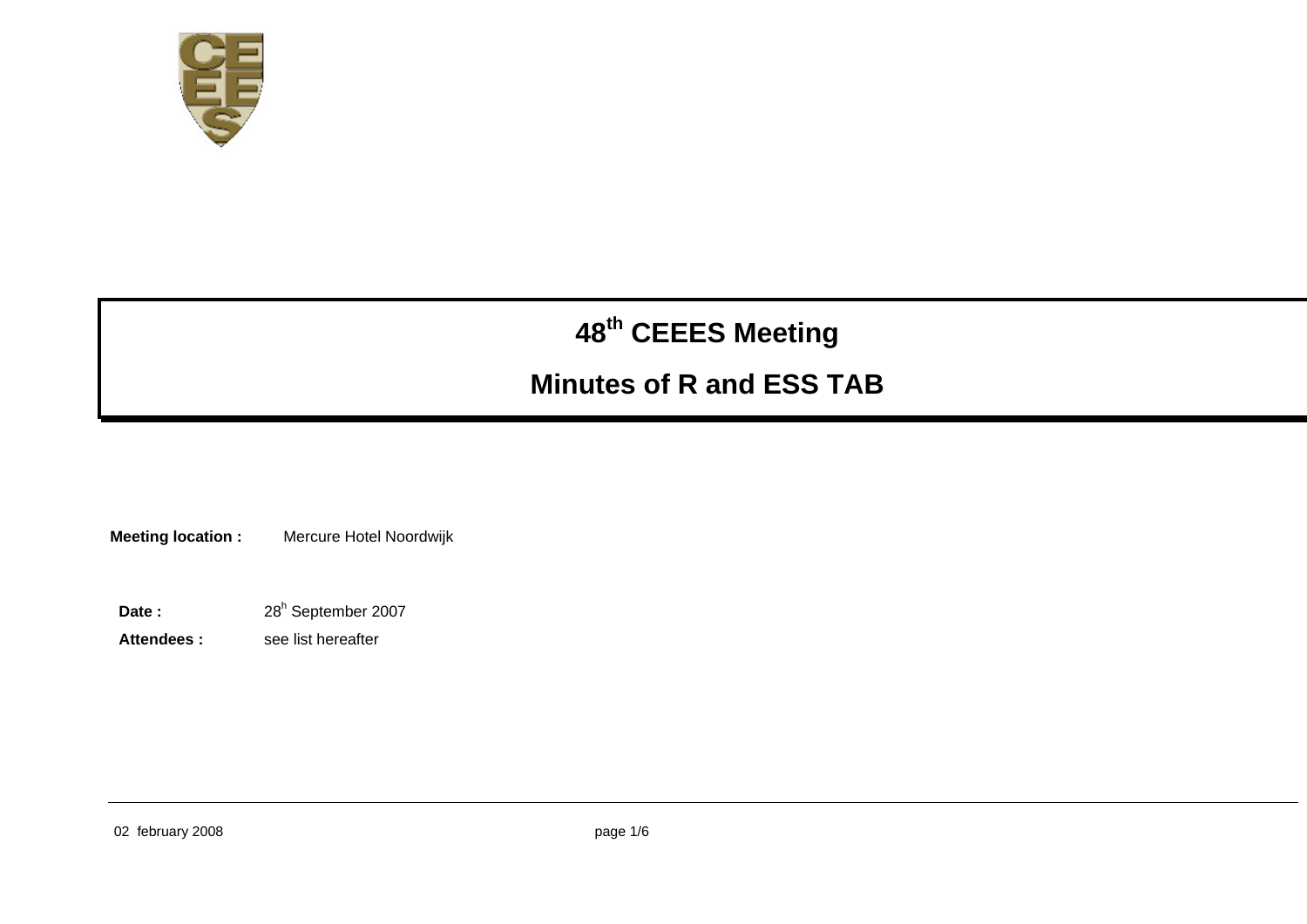

| <b>Name</b>        | 1 <sup>st</sup> | <b>Company/Society</b>        | phone<br>fax      |                   | email                           |  |
|--------------------|-----------------|-------------------------------|-------------------|-------------------|---------------------------------|--|
|                    | name            |                               |                   |                   |                                 |  |
| <b>AZEVEDO</b>     | Francis         | JOPSAR - PORTGUESE            |                   |                   | Francisco.azevedo@sopsar.pl     |  |
|                    | <b>CO</b>       |                               |                   |                   |                                 |  |
| <b>BOUDEWIJN</b>   | Jacobs          | PHILIPS MEDICAL               |                   |                   | boudewijn.jacobs@philips.com    |  |
|                    |                 | <b>SYSTEMS</b>                |                   |                   |                                 |  |
|                    |                 |                               |                   |                   |                                 |  |
| <b>GERSE</b>       | Jan             | <b>DUTCH SPACE</b>            |                   |                   | j.geerse@dutchspace.nl          |  |
|                    |                 |                               |                   |                   |                                 |  |
| <b>GRZESKOWIAK</b> | Henri           | <b>HG Consultant /ASTE</b>    | +33 1 34 88 35 23 | +33 1 34 88 34 75 | henri@grzeskowiak.net           |  |
|                    |                 |                               |                   |                   |                                 |  |
|                    |                 |                               |                   |                   |                                 |  |
|                    |                 |                               |                   |                   |                                 |  |
| <b>PALMEN</b>      | Helge           | <b>VTT Industrial Systems</b> | +358 9 456 56 31  | +358 9 456 7042   | Helge.Palmen@vtt.fi             |  |
|                    |                 | /SEEF                         |                   |                   |                                 |  |
|                    |                 |                               |                   |                   |                                 |  |
| <b>PEREGO</b>      | Marco           | AITPA ANGELANTONI             |                   |                   |                                 |  |
| <b>PETERSON</b>    | Chris           | <b>IEC/ISO</b>                |                   |                   | Chamber.queen@gmail.com         |  |
|                    |                 |                               |                   |                   |                                 |  |
| <b>ROOSSIEN</b>    | Harry           | <b>SONY ERICSSON</b>          |                   |                   | Harry.roossien@sonyericsson.com |  |
|                    |                 |                               |                   |                   |                                 |  |
| <b>WEETCH</b>      | Colin           | e2v Technologies/SEE          | + 44 1245 453654  |                   | colin.weetch@e2v.com            |  |
|                    |                 |                               |                   |                   |                                 |  |
|                    |                 |                               |                   |                   |                                 |  |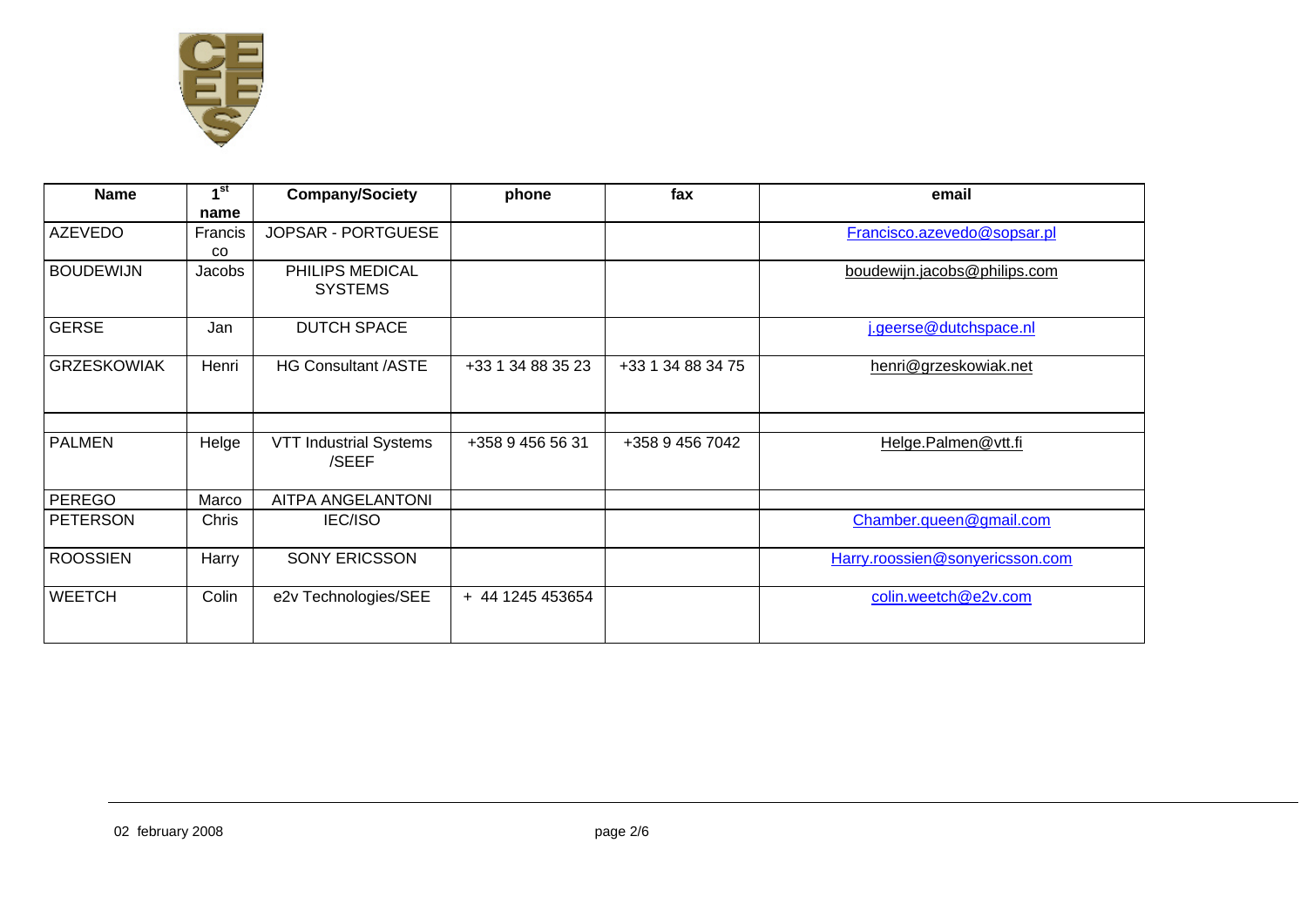

#### **1 - ADOPTION OF THE 47rd CONGRESS R&ESS MEETING MINUTES**

The minutes are adopted.

#### **2 - Apologies FOR ABSENCES**

Michel Holy and Colin Weetch are apologized. Dave Corben is quitting plot and CEEES after a change in his job. Gunnar Ruding , 83 has won the right for a happy retirement.

#### **3 - INTRODUCTION OF MEMBERS**

- Harry Roosien , from Sony Ericsson Mobile International. Are making accessories for mobile phones. The mobile phone are made in Sweden and they do accessories in Holland, such as headsets, watches. He is taking over of Dave Corben within PLOT, where they have 3 meetings<sup>2</sup>per year. They have a reliability, a mechanical and a Halt working groups. In this latter group they have now some return of experience and they have discussions on the theory at the basis of Halt.. In the Reliability group they work on models : for example understanding Weibull models, In the mechanical working group, the issues concern ESS and vibration tests within Halt.
- Jan Geerse, from Dutch Space. He is test facility manager and is involve in high temperature tests , vacuum tests . He is defining the test strategies, not only for tests done in the company but elsewhere in France, in Germany. He is secretary from PLOT, and participates since a long time in the working group on reliability within PLOT.
- Chris Peterson, is a HALT HASS consultant. She chaired the IEC maintenance team for climatic chambers and ISO vibration team . She is involved in a team rewriting the standard 810 , she is in a HALT HASS working group within IEST, She is helping within IEEE in a workshop on accelerated testing. She tries keep involved as much as possible at the international level. She has been working 3 years with Angelantoni ACS and her contract has finished this month. She is coming back to America .
- Helge Palmen is with VTT in Finland that is a research center. Kotel is the organisation in which are the working groups. He is the secretary of the Reliability working group. He is involve in reliability of electronic components and reliability analysis.
- Francisco AZEVEDO is from Portugal. He is secretary of the Portugese society called Sobsar, that is linked with University. He is developing projects with professor Britto on risk assessment, with relations with company assurance on the issues relative to the calculation of the premium of assurance.
- Boudewijn Jacobs, He is working with Philips Medical Systems, where he is manager of the Halt activity. He is concerned by safety and also reliability.
- Marco Perego from Angelantoni CS . He was formerly the head of "Polit " department and is now in charge of solar sets.
- Henri Grzeskowiak, head of environmental test department at French MOD ( LRBA ) from 74 to 83 , then at Matra, became MatraBaeDynamics from 1983 to 1997 , and then as expert at MBDA . Now on his own since 2006 as HG Consultant.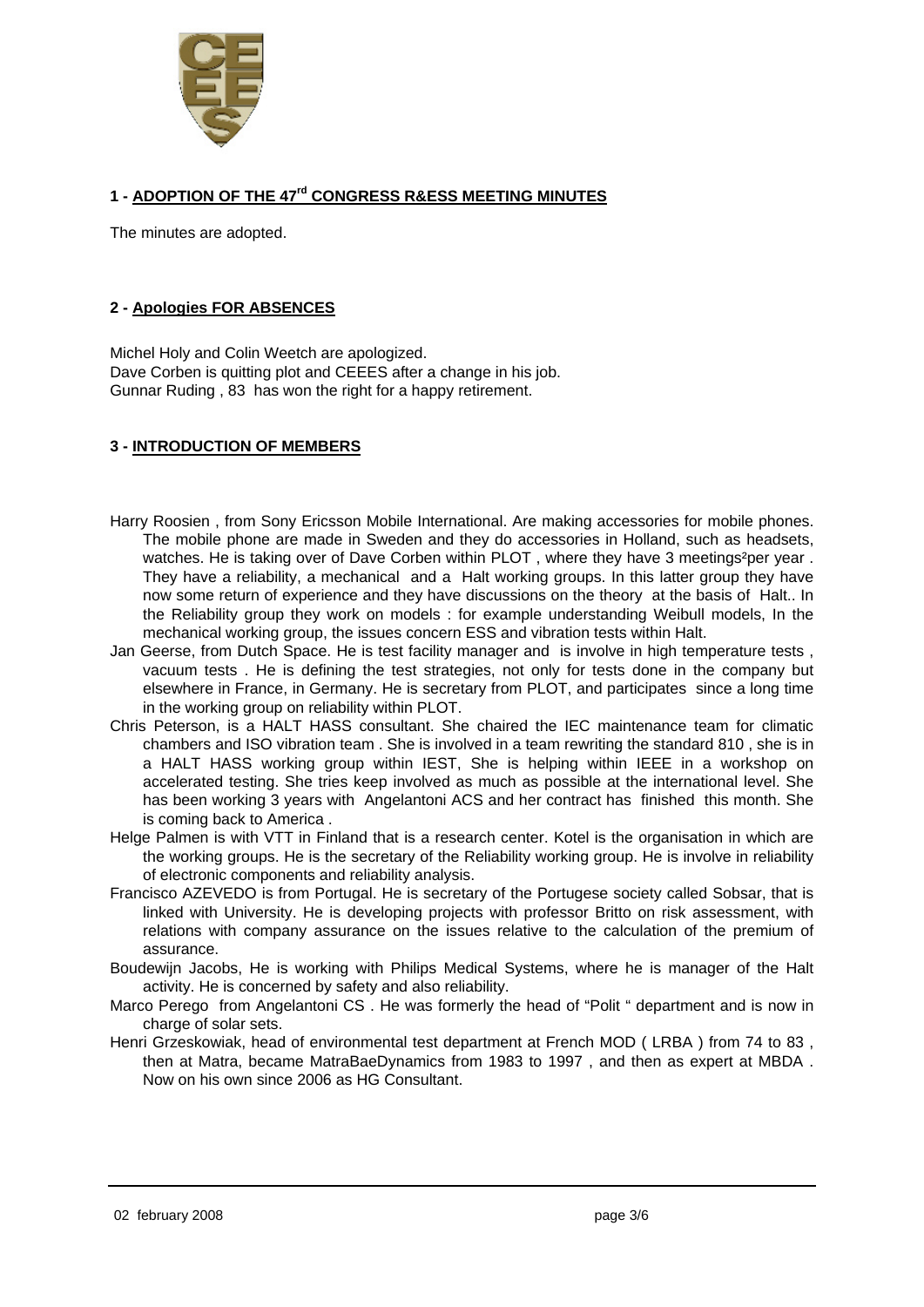

#### **5- ESS ACTIVITY**

Definition of terms paper was reviewed. Near completion. See the attached draft1 .

#### **6- R ACTIVITY**

Discussion turned about some parts of the document essentially HALT and HASS (see attached draft 1).

### **6.1 Different types of tests**

**6.1.1 List of tests** 

| Type of test                                  | In charge of     |                                    |  |
|-----------------------------------------------|------------------|------------------------------------|--|
| feasability, design aid                       | Colin            | Done                               |  |
| Development test                              | Michel           | Done                               |  |
| Reliability growth test (RGT)                 | Colin            |                                    |  |
| Higly accelerated tests                       | Henri            | Done                               |  |
| <b>Accelerated tests</b>                      | Helge            | Done                               |  |
| Qualification                                 | <b>Michel</b>    |                                    |  |
| <b>Reliability demonstration</b>              | Colin            |                                    |  |
| <b>ESS including HASS</b>                     | Henri            | To be validated by Chris Peterson  |  |
| Acceptance test                               | 2                |                                    |  |
| Production reliability acceptance test (PRAT) | ာ                |                                    |  |
| Pre production (zero production)              | Gunnar initially | Must we maintain this type of test |  |
| Life duration                                 | Colin            |                                    |  |
| Verification (validation)                     |                  | Must we maintain this type of test |  |

There are still several type of tests which have to be developed : In red : all the tasks under progress or to be realized.

Chris Petersson proposed to rewrite the part of the draft that is overlined in green.

Henri will propose for the next meeting a first draft of the integrated recommended practice. He will add a text " For a mature product since the beginning of its deployment " as a first part of the document.

#### 6.1.2 **Template to apply to each of these tests**

| $\vert$ 1       | Test objective (purpose, definition)                                                              |
|-----------------|---------------------------------------------------------------------------------------------------|
| $\overline{2}$  | What is driving you for performing the test?                                                      |
| $\overline{3}$  | Level of assembly of the product submitted to test                                                |
| $\overline{4}$  | Number of items submitted to test                                                                 |
| $5\phantom{.0}$ | Type of product relevant to be submitted to the test (mass volume low price product )             |
| $6\phantom{1}6$ | Test duration (days, weeks, months)                                                               |
| $\overline{7}$  | Separate or combined environments                                                                 |
| 8               | Product strength and environment stress variabilities are or aren't considered                    |
|                 | in the process of deriving the test severity)                                                     |
| 9               | Does the test bring knowledge on reliability parameters?                                          |
| 10              | Does the test consume totally or partially the life potential ot the equipment submitted to test? |
| 11              | main norms, standards, technical references relative to this type of tests                        |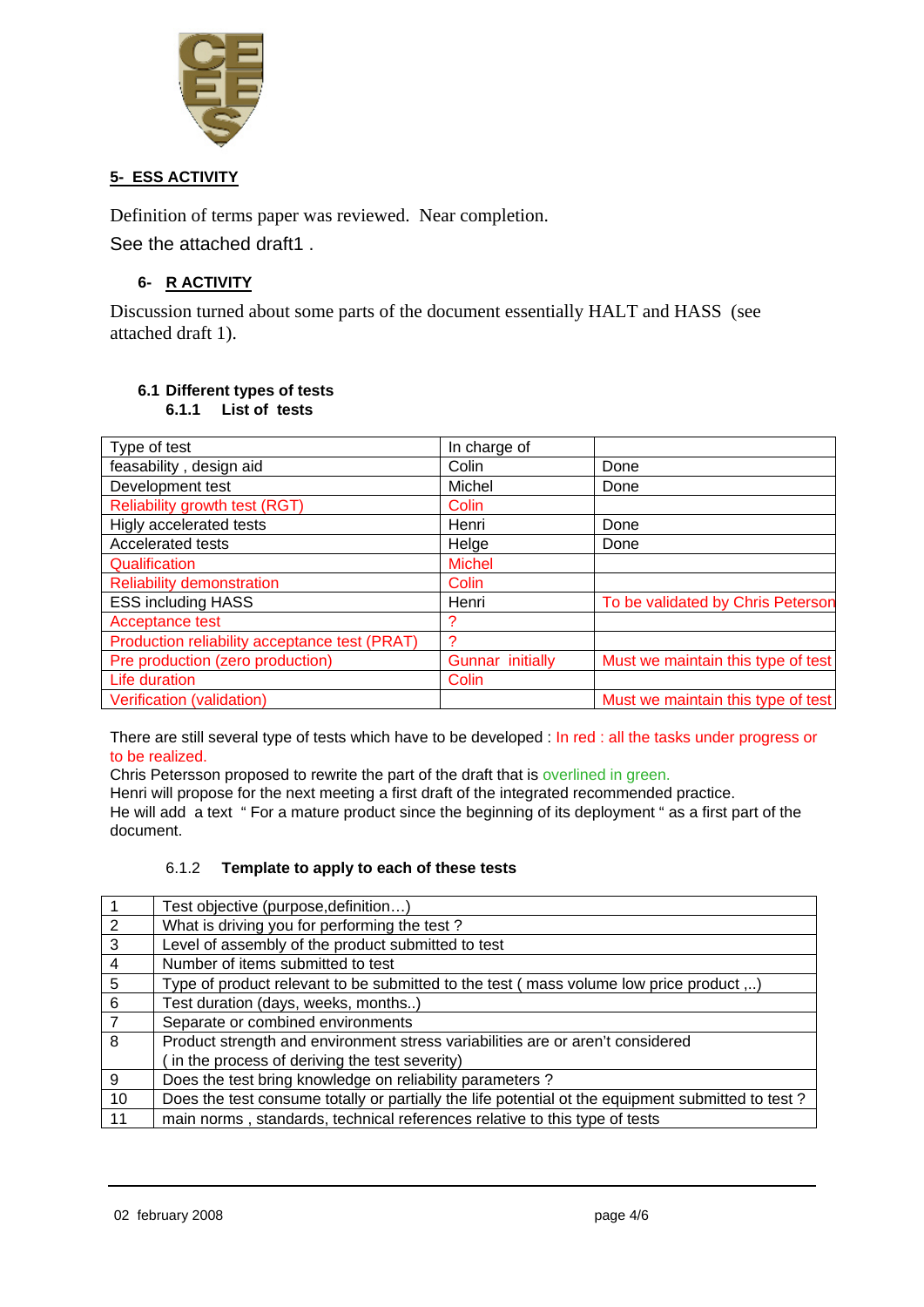

## **6- TOUR OF TABLE**

Jan Geerse:

"In Space area, each product is specified to a very well defined environment , in contrary of the commercial products which meet a less known environment for each product : the specification is then defined as an envelope for a family of products, so I couldn't tell about what is happening for commercial products.environment"

- Harry Roossien
	- o The conditions to which failures might occur
	- o The customers want to know when they buy a phone or a head set the uptime they have without a failure
	- o There is a switch of more and more companies from compliance to specifications towards more robust products ; so there is a bulding up of knowledge and competence in this domain.
	- o Some customers are requesting to have a Halt Test report
- **Helge**
- o KOTEL –project, TUPA: A handbook is developed with a general process and methodology for cost effectively manufactured, transported and assembled environmentally compatible product design and packaging.
- $\circ$  A new project proposal : Virtual environmental condition testing of a product linked to the Swedish corresponding EUREKA project
- o EU –project has started : Magic, management of ageing of I&C equipment of NPPs
- o EU –project in preparation : LOTUS, long term use of electronics emphasis on advanced IC technologies (DSM, nanotechnology etc.), VTT interest is in the methods for evaluation (accelerated testing, life testing, simulation of these, models)
- Marco Perego:
	- o 2 sessions (2 days per session) of training are organized per year , each with 2 levels : low and high ( around 20 to 30 people per session , i.e. 80 to 120 persons trained per year)
	- o A training has been given by Equipment Reliability Institute (ERI) of Wayne Tustin in the USA : around 10 persons attending
- Henri :
	- o ASTE working group which has produced the guide "Environmental Stress Screening for Electronic Equipment using Highly accelerated Tests" .is willing to write a recommendation on the practical aspects of HALT and HASS